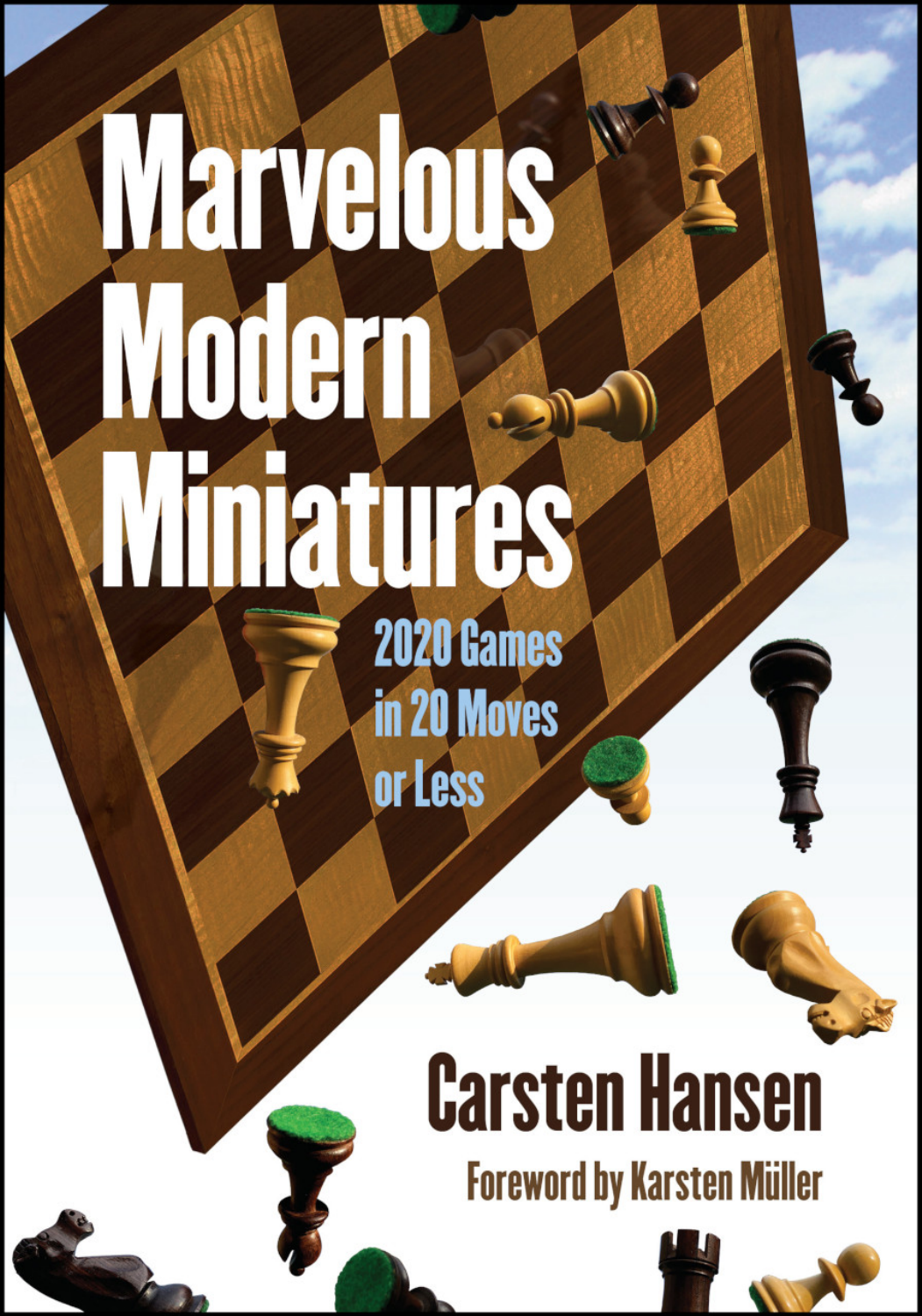# **Marvelous Modern Miniatures**

# **2020 Games in 20 Moves or Less**

## **by Carsten Hansen**

**Foreword by Karsten Müller**



2020 Russell Enterprises, Inc. Milford, CT USA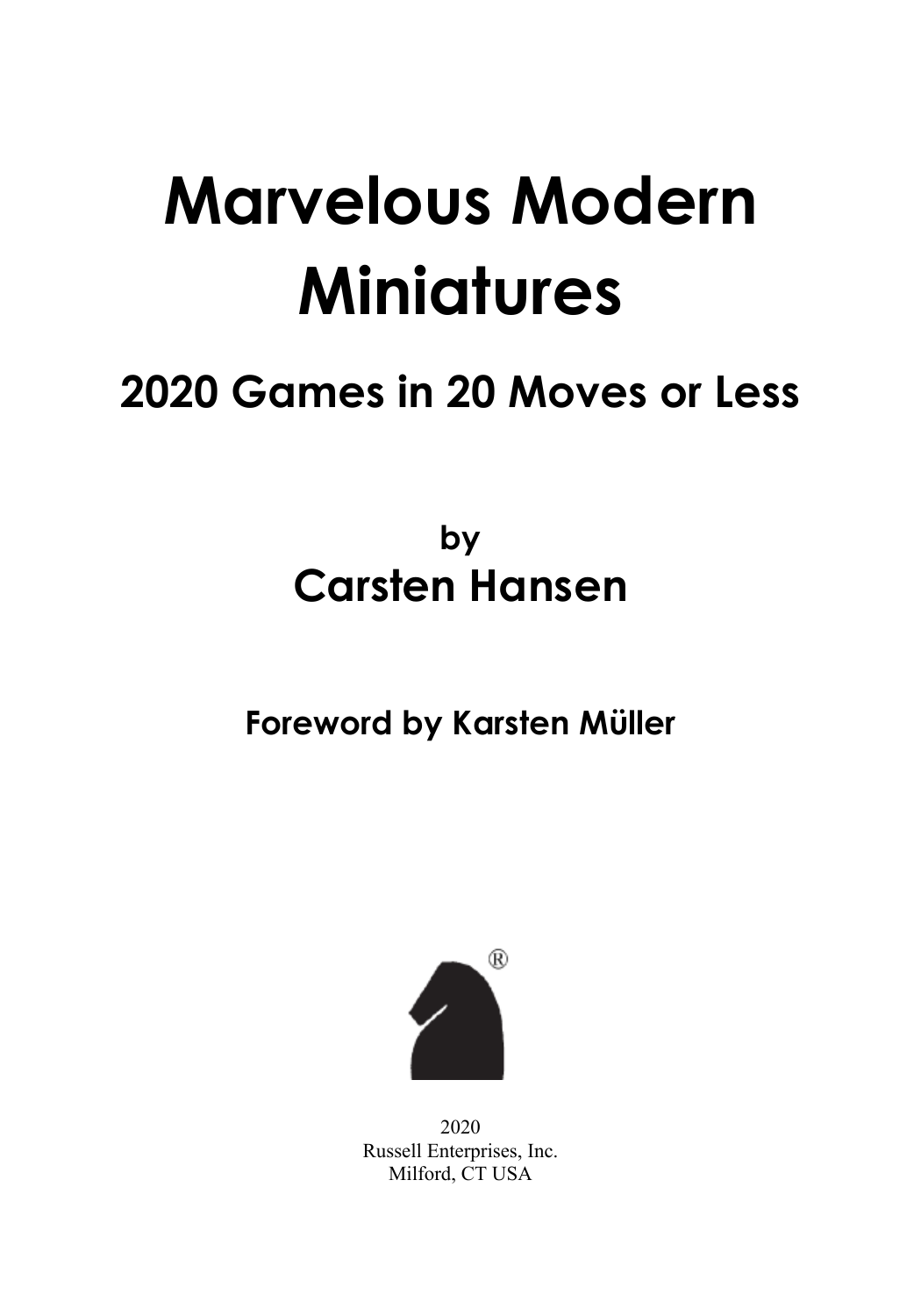Marvelous Modern Miniatures 2020 Games in 20 Moves or Less by Carsten Hansen

© Copyright 2020 Carsten Hansen

ISBN: 978-1-949859-22-5 ISBN (eBook): 978-1-949859-23-2

All Rights Reserved

No part of this book maybe used, reproduced, stored in a retrieval system or transmitted in any manner or form whatsoever or by any means, electronic, electrostatic, magnetic tape, photocopying, recording or otherwise, without the express written permission from the publisher except in the case of brief quotations embodied in critical articles or reviews.

> Published by: Russell Enterprises, Inc. PO Box 3131 Milford, CT 06460 USA

http://www.russell-enterprises.com info@russell-enterprises.com

Cover design by Fierce Ponies Chessboard in cover image provided courtesy of the House of Staunton: www.houseofstaunton.com Printed in the United States of America



2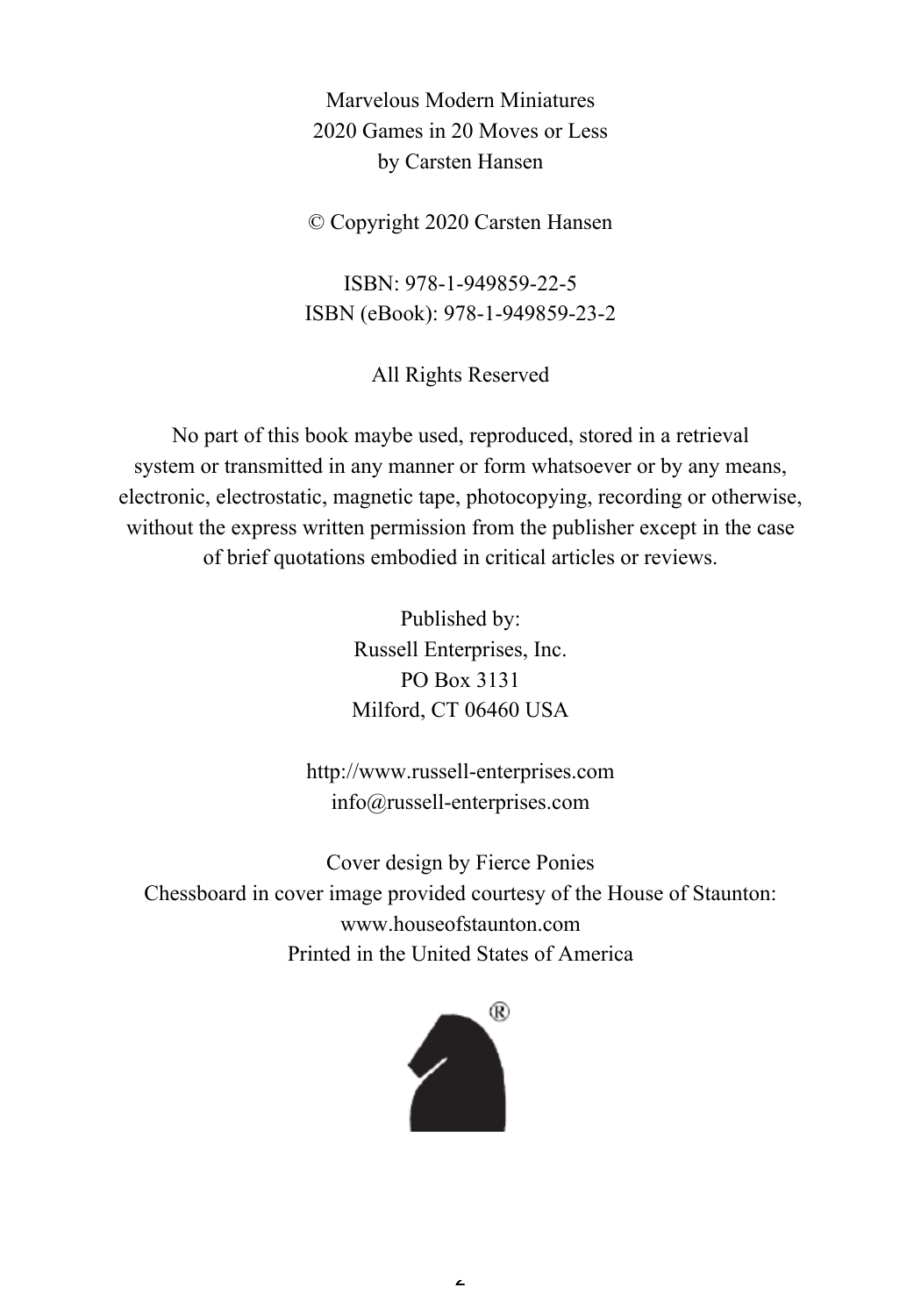## **Table of Contents**

#### **Games listed in the order of their ECO codes.**

| <b>Introduction</b>                                                                  | 5   |
|--------------------------------------------------------------------------------------|-----|
| <b>Foreword by Karsten Müller</b>                                                    | 6   |
| <b>Miscellaneous Flank Openings</b>                                                  | 7   |
| <b>English Opening: Dutch, Slav and Indian Lines</b>                                 | 15  |
| <b>English Opening: 1e5</b>                                                          | 22  |
| <b>Symmetrical English</b>                                                           | 30  |
| <b>Queen Pawn Openings</b>                                                           | 41  |
| <b>Modern Benoni</b>                                                                 | 61  |
| <b>Dutch Defense</b>                                                                 | 72  |
| <b>Miscellaneous Semi-open Games</b>                                                 | 90  |
| <b>Scandinavian Defense</b>                                                          | 91  |
| <b>Alekhine Defense</b>                                                              | 92  |
| Pirc, Modern and King's Fianchetto Defenses                                          | 96  |
| <b>Caro-Kann Defense</b>                                                             | 100 |
| <b>Miscellaneous and Anti-Sicilians</b>                                              | 110 |
| Sicilian Defense: $2.\text{\textsterling}13 \text{\textsterling}16 - Anti-Sicilians$ | 120 |
| <b>Open Sicilians with e5</b>                                                        | 123 |
| <b>Accelerated Dragon</b>                                                            | 125 |
| 2.2f3 e6 - Anti-Sicilians                                                            | 129 |
| Open Sicilians with 2e6                                                              | 130 |
| 2. $\triangle$ f3 d6 - Anti-Sicilians                                                | 140 |
| Open Sicilian - Minor Lines with 2d6                                                 | 144 |
| <b>Classical Variation</b>                                                           | 147 |
| <b>Richter Rauzer Variation</b>                                                      | 151 |
| <b>Dragon Variation</b>                                                              | 158 |
| <b>Scheveningen Variation</b>                                                        | 165 |
| <b>Najdorf Variation</b>                                                             | 176 |
| <b>French Defense: Minor Lines</b>                                                   | 185 |
| <b>Tarrasch Variation</b>                                                            | 191 |
| 3.2c3 Lines                                                                          | 197 |
| <b>1.e4 e5 Sidelines</b>                                                             | 210 |
| <b>Center Game</b>                                                                   | 212 |
| <b>Bishop Game</b>                                                                   | 214 |
| <b>Vienna Game</b>                                                                   | 215 |
| <b>King's Gambit</b>                                                                 | 221 |
| <b>Latvian Gambit</b>                                                                | 232 |
| <b>Philidor's Defense</b>                                                            | 233 |
| <b>Petrov Defense</b>                                                                | 236 |
| <b>Scotch Game and Gambit</b>                                                        | 239 |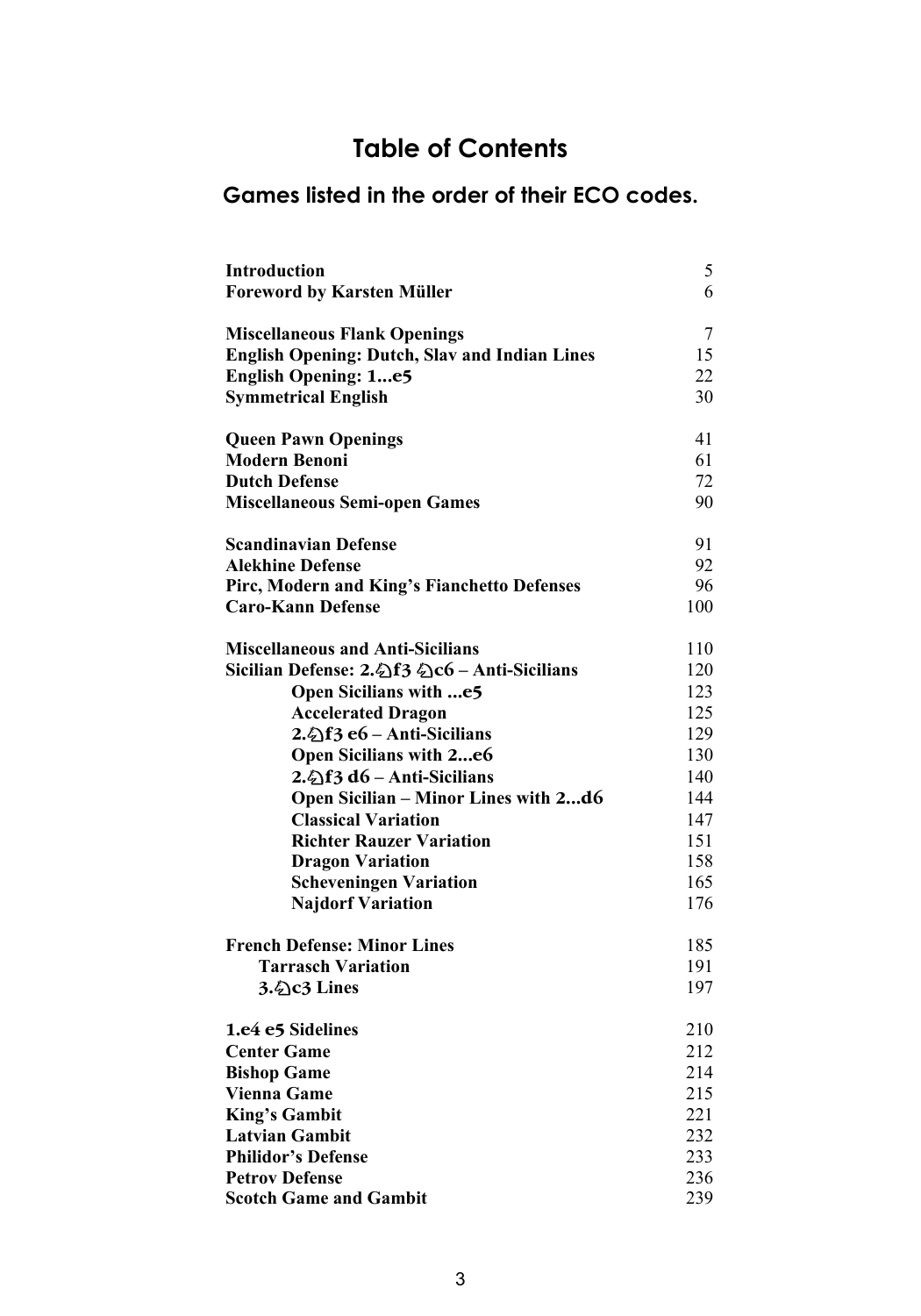| <b>Hungarian Defense</b>                              | 246 |
|-------------------------------------------------------|-----|
| <b>Evans' Gambit and Italian Game</b>                 | 248 |
| <b>Two Knights' Defense</b>                           | 253 |
| Ruy Lopez: Lines without 3a6                          | 257 |
| 3a6 Lines                                             | 270 |
| <b>Queen Pawn Sidelines</b>                           | 297 |
| <b>Queen's Gambit Declined: Second Move Sidelines</b> | 306 |
| <b>Slav Defense</b>                                   | 311 |
| <b>Queen's Gambit Accepted</b>                        | 325 |
| <b>Queen's Gambit Declined: Various Systems</b>       | 338 |
| Queen's Gambit: Semi-Tarrasch and Semi-Slav           | 350 |
| <b>Queen's Gambit: Classical Lines</b>                | 361 |
| <b>Grünfeld Defense</b>                               | 372 |
| <b>Catalan Opening</b>                                | 400 |
| <b>Blumenfeld Gambit and Other Sidelines</b>          | 410 |
| <b>Bogo-Indian Defense</b>                            | 412 |
| <b>Queen's Indian Defense</b>                         | 414 |
| <b>Nimzo-Indian Defense: Various Systems</b>          | 425 |
| Capablanca Variation                                  | 435 |
| <b>Rubinstein Complex</b>                             | 442 |
| <b>King's Indian Defense: Minor Lines</b>             | 457 |
| <b>Fianchetto Variation</b>                           | 461 |
| <b>Various Systems</b>                                | 469 |
| <b>Sämisch Variation</b>                              | 486 |
| <b>Classical Variation</b>                            | 494 |
| <b>Ten Games in Fifteen Moves or Less</b>             | 502 |
| <b>Ten Games in Ten Moves or Less</b>                 | 505 |
| <b>Player Index</b>                                   | 508 |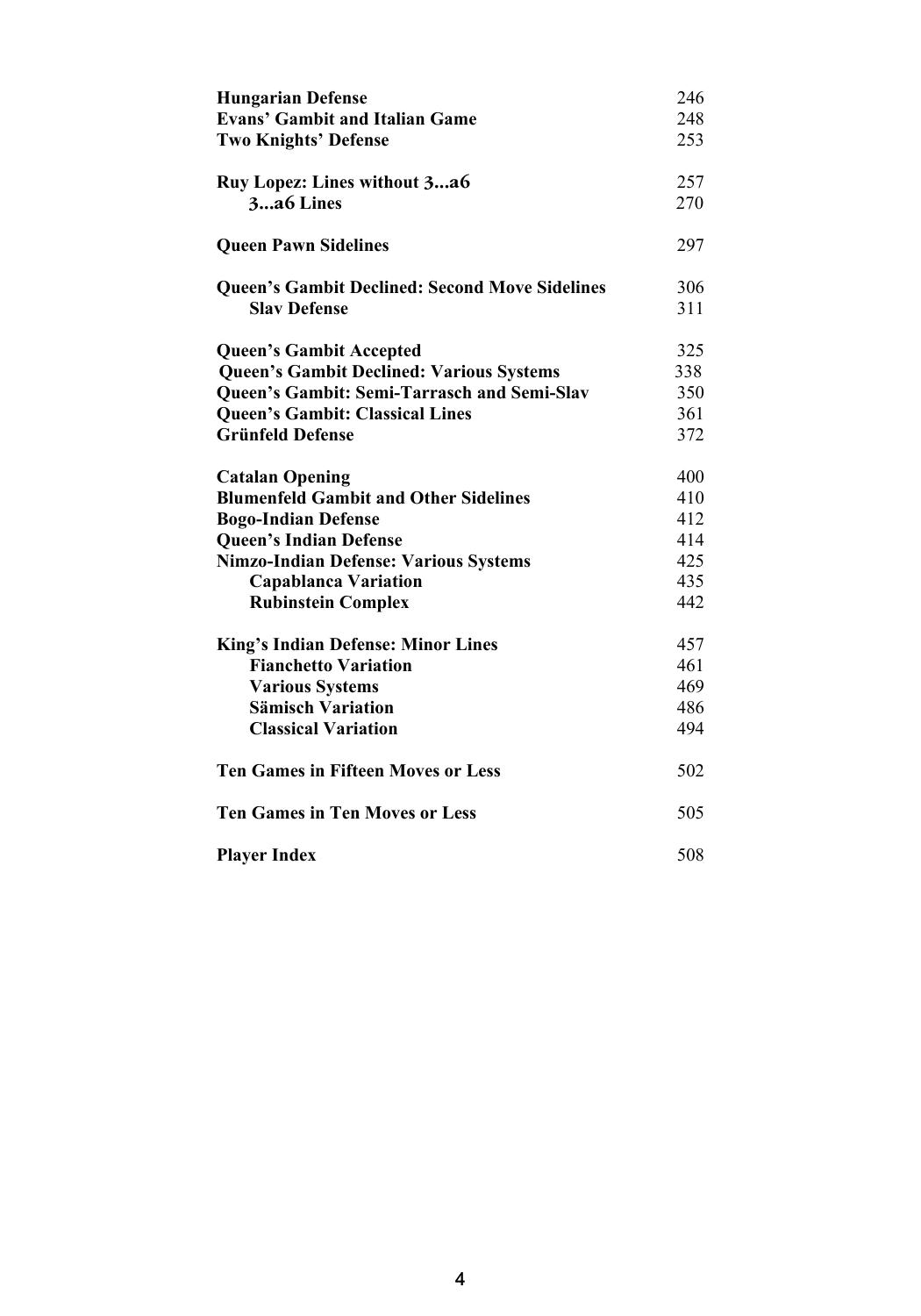## **Introduction**

Three years ago, I was sitting in a hotel room in Bremen, Germany, when the publisher reached out to me about an idea for a major game collection based on miniatures. I had been writing several books on the topic of miniatures; it seemed like a perfect fit.

I first became interested in miniatures (games in 20 moves or less) when reading Bent Larsen's newspaper columns in the Danish newspaper *Ekstrabladet*. Frequently, all he had room for was a short game or a game fragment, but it was those short games that caught my attention: how was it possible for a game between two strong players to end so quickly and often so brutally? Part of it, undoubtedly had to be home preparation, but that surely could not be the only answer. Nevertheless, I worked on my opening preparation and did occasionally win games quickly; I even used some of the ideas I had come across in Larsen's column.

Several years later, I realized that the tactical ideas in these miniatures had real instructive value. When creating this book, I have tried to cover as many openings as possible, featuring nearly every ECO code from A00 to E99. Some of the more popular ECO codes, such as B80-89 – the Scheveningen Sicilian – will feature more games than lines played less frequently.

Although every player is rated at least 2100, most are strong masters or grandmasters. Every game finishes in 20 moves or less. You will follow countless grandmasters, international masters and FIDE masters – as well as every world champion from Smyslov to Carlsen, with the exception of Fischer – as they do battle with tactical fireworks raging around them.

You will find a diagram at the critical juncture of each game and these can easily be the starting points for a "find the best move" or "find the best continuation" exercise. Many feature not only fascinating and surprising tactics, but also deadly positional strikes which leave one side without a viable defense. On occasion, we also encounter players who are so surprised by a tactical shot that they resigned when, in fact, there were still defensive resources available. This could be a lesson for all of us: look at a position objectively before letting your immediate emotion of the moment decide the outcome of the game.

Of course, for any game to end in 20 moves or less, mistakes will have to be made, but as the games broadly illustrate, these are not limited to weak players. Strong players, such as top grandmasters and future world champions, make them too. There are games from world championship matches, candidate tournaments, and other top events. When fighting chess is played, mistakes are made, but whether you are ready to exploit them or not depends on your tactical acumen and your awareness.

The largest collection of miniatures in the last fifty years, *Marvelous Modern Miniatures* will help you hone the skills needed to be ready for tactical tumults when it counts.

I hope you will enjoy this book, and if you do, please be kind to share your opinion with a short review on whichever platform, such as Amazon, where you have purchased the book or typically buy books. I invite you to join me on the Winning Quickly at Chess Facebook page as well as on my website, WinningQuicklyat Chess.com. I look forward to seeing you there.

> Carsten Hansen Bayonne, NJ May 2020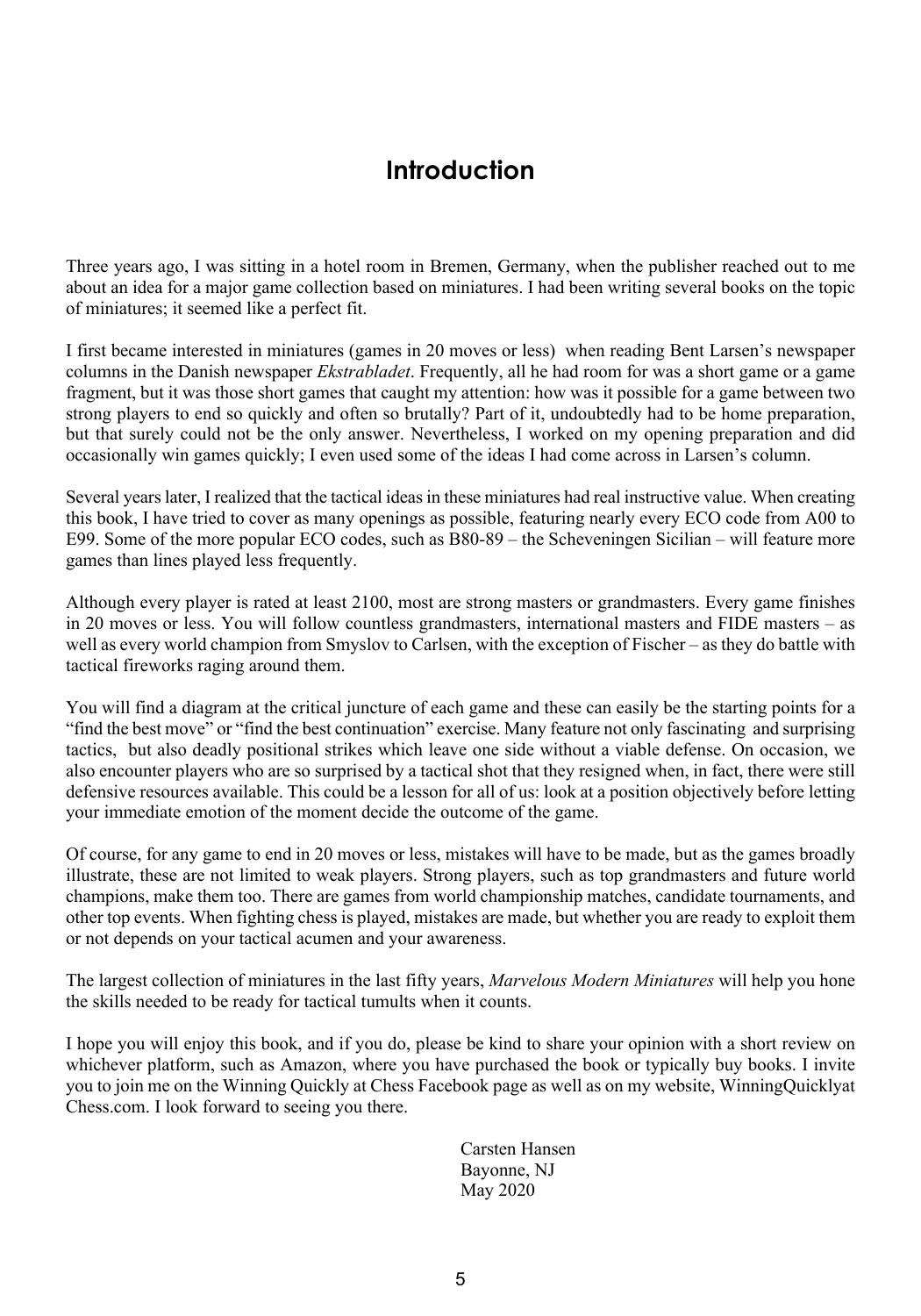### **Foreword**

#### **Traps, Blunders and Brilliant Shots**

In the old days, many games ended quickly and most of us probably remember, in their youth, having studied those Greco and Morphy brilliancies. But aren't modern masters so much better, that nowadays it is highly unlikely to win in 20 moves or less?

The answer is surprisingly no. The game of chess is so complex that it is easy to lose your way. Carsten Hansen has selected 2020 instructive examples, and sorted them by opening. And you should definitely compare your own repertoire with Hansen's examples as you should be aware of typical traps and tricks in your openings. The layout with many diagrams makes it easy to quickly grasp many important motifs.

So one way to train with the book is to hide the text below a diagram and try to find the solution yourself. This is good tactical training.

Furthermore I searched for special examples and found two of my own quick wins. I especially remember game 636 against the strong German grandmaster Christian Gabriel, which shows how difficult the defense is against an initiative on a color complex.

I would also like to bring two games to your attention. The first is game 35, Kramnik-Beliavsky, Belgrade 1995. It is very instructive to see how the former world champion takes apart the Stonewall, talking the bull by the horns with 12.e2-e4!! The second is game 125, Gustafsson-Prusikin, Pulvermuehle 2004, annihilating the Hedgehog. The list could go on and on. You may be able to make your own list with your favorite examples.

I hope that Carsten's work will give you as much pleasure as it has given me and maybe you can use one of the tricks sooner or later in your own games.

> GM Dr Karsten Müller Hamburg May 2020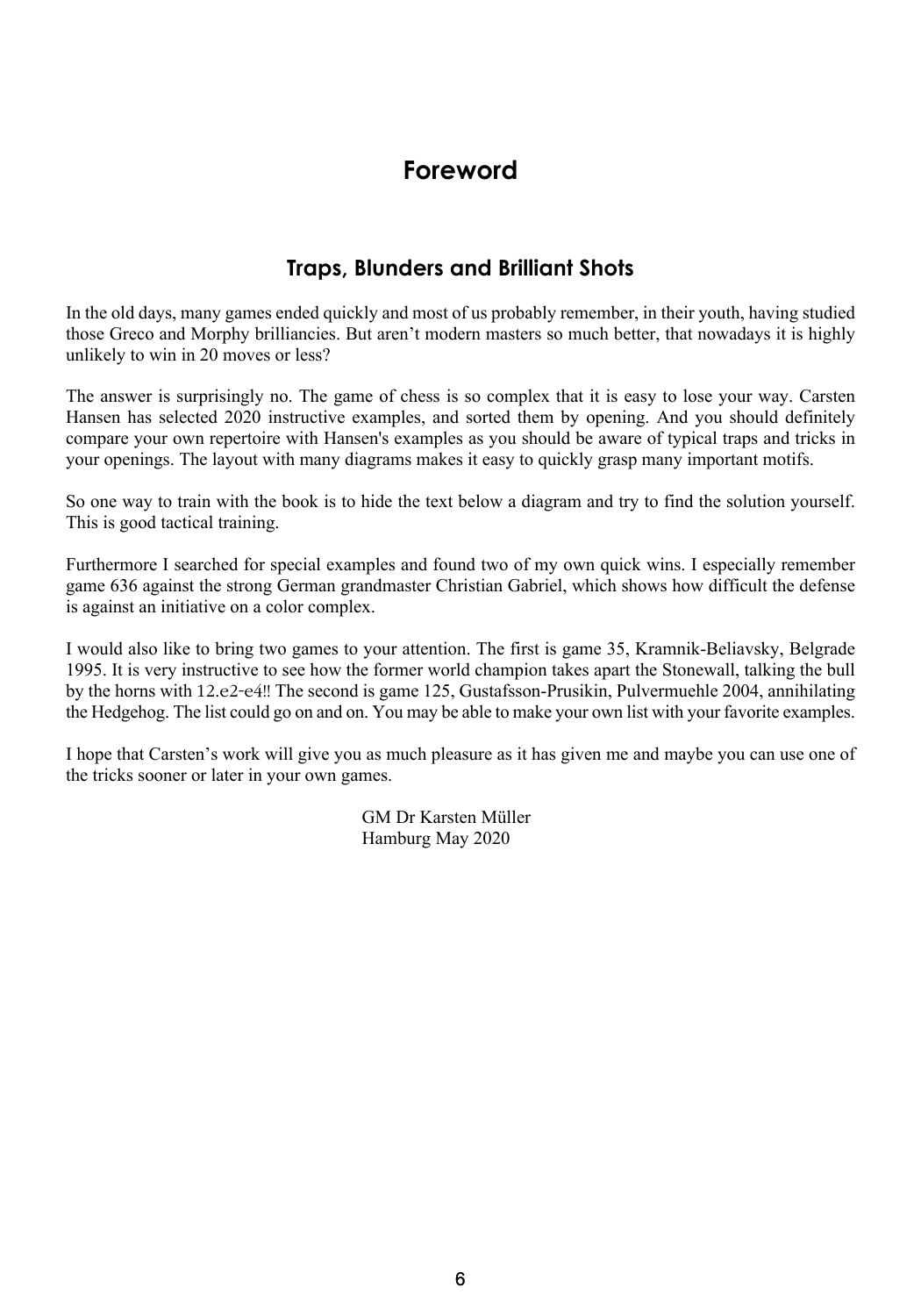#### **Queen Pawn Openings**

**(171) Krasenkow (2595) - Bischoff (2525) A40** Brno 1994 **1.d4 e6 2.c4 b6 3.a3 Bb7 4.Nc3 f5 5.d5 Nf6 6.Nf3 A.e. 7.b4?! a5!** Forcing White to make some permanent dark-square weaknesses. **8.b5** \$ e4 9.4 a4?! **食f6 10.岂b1 營e7 11.營c2?!** 11.e3 is better. **11...d6 12.e3 Nd7 13.dxe6?**



**13...** A**dc5!** This is far stronger than any other move. In what follows, notice how rapidly Black's pieces develop and deploy for action. **14.** $\triangle \times$ **c5**  $\triangle \times$ **c5 15.分d2 幽×e6** White is already busted but the the remainder of the game is quite instructive. **16.** $\triangle$ **b3 曾e4! 17.曾a2 0-0-0 18.負d2 Fine8 19. Rc1 ⁄ad3+** 19... @h4! is also very good, preparing ...f5-f4 and completely destroying White's defenses. 20. axd3 *axd3* 0-1

**(172) Kacheishvili (2572) - Cicak (2564) A40** Las Vegas 2008 **1.d4 e6 2.c4**  $\triangle$ **b4+ 3.** $\triangle$ **c3 c5 4.**\frac{3} c×d4 5.\cod4 a6 **6.Qb3 Ba5 7.g3 d6 8.Bg2** ይ**d7 9.0-0 \**b6??



Black should have played 9....  $\partial g f$ 6 10.2d1 0-0 when White has a small edge but the text move looks completely reasonable... **10.** $\&$ **e4!! \&c7?** Or 10... 2gf6 11.\&xb6 &xb6 12.2×d6+ \$e7 13.2×c8+ Eh×c8 14. 2xe6 \$xe6 15. 2xb7 2e5 16.b3 and White will end up with rook and three pawns for two minor pieces, a very good trade! **11. ga3!**<br> $\&c5$  **12.**  $\&c46+!$  **g** × **d**6  $12.\&\times$ **d6+! 13.Qxa5 Qxd4 14.Be3 Qxc4 15.**  $\& \times$  **c5** Black is completely busted and could have resigned at this point, but he carries on a bit longer. 15... 曾b5 16. 曾c7 曾d7 17.營f4 公e7 18.買fd1 公d5 **19. axd5 exd5 20. @e5+ 1-0** 

**8.c×d5 c6 9.d×c6 4 ×c6 10.4 h3 (173) Zsu.Polgar (2560) - Speelman (2595) A40** Dutch Team ch 1993 **1.d4 e6 2.c4**  $\Delta$ **b4+ 3.** $\Delta$ **c3 b6 4.e4 Bb7 5.d5?!** Frequently played, but not particularly good. **5...Qe7 6.Be2 Nf6 7.f3 exd5**



**10...d5! 11.exd5 0-0-0!** And just like that, nearly all of Black's

pieces are perfectly deployed while White yet has to complete her development and get the king to safety. **12. g5 骂he8** 12... @c5!? 13. $\&$ xf6 $\Xi$ xd5 14. $\&$ c1 gxf6 is also pleasant for Black, Rodewis-Bogdanovich, Germany 2006. **13.**  $\Delta \times$ **f6 g×f6 14.**  $\Delta$ **f4?** 14.0-0 was a better choice. **14...** 曾e5 15.曾d2? 15. c1 Exd5 is much better for Black. **15...** $\Delta x$ **c3!** 16.b×c3 \cap\b4! 17.\enter\enter\enter\enter\enter\enter\enter\enter\enter\enter\enter\enter\enter\enter\enter\enter\enter\enter\enter\enter\enter\enter\enter\enter\enter\enter\enter\enter\enter\enter\enter\enter\enter\ent **18.4d3 公×c3 0-1** 

**(174) Gustafsson (2554) - Buhmann (2527) A40** German Bundesliga 2003

**1.d4 e6 2.c4 b6 3.a3 Bb7 4.** Ac3 f5 5. Ah3 g6 6.f3 <u>Ag</u>7 **7.e3 Ne7 8.Be2 0-0 9.0-0 c5 10.d5 exd5 11.cxd5 Bxc3? 12.b×c3**  $\triangle$ **×d5** I'm not sure what possessed Black to win a pawn in this fashion leaving his kingside squares permanently, and possibly fatally weakened. **13.c4 Af7** 14. **b2 h6** Black is trying to build a sanctuary for his king but the text move really doesn't help. Neither does 14...d5 but at least it is more active. **15.曾e1 图h7** 



**16.f4!** Preparing 2g5 ideas. 16... **Qec6** 17. *Lege* 白g8 **18.宫f3!** Simple and effective. **18...** ge6 19. g5+! h×g5 **20.Rh3# 1-0**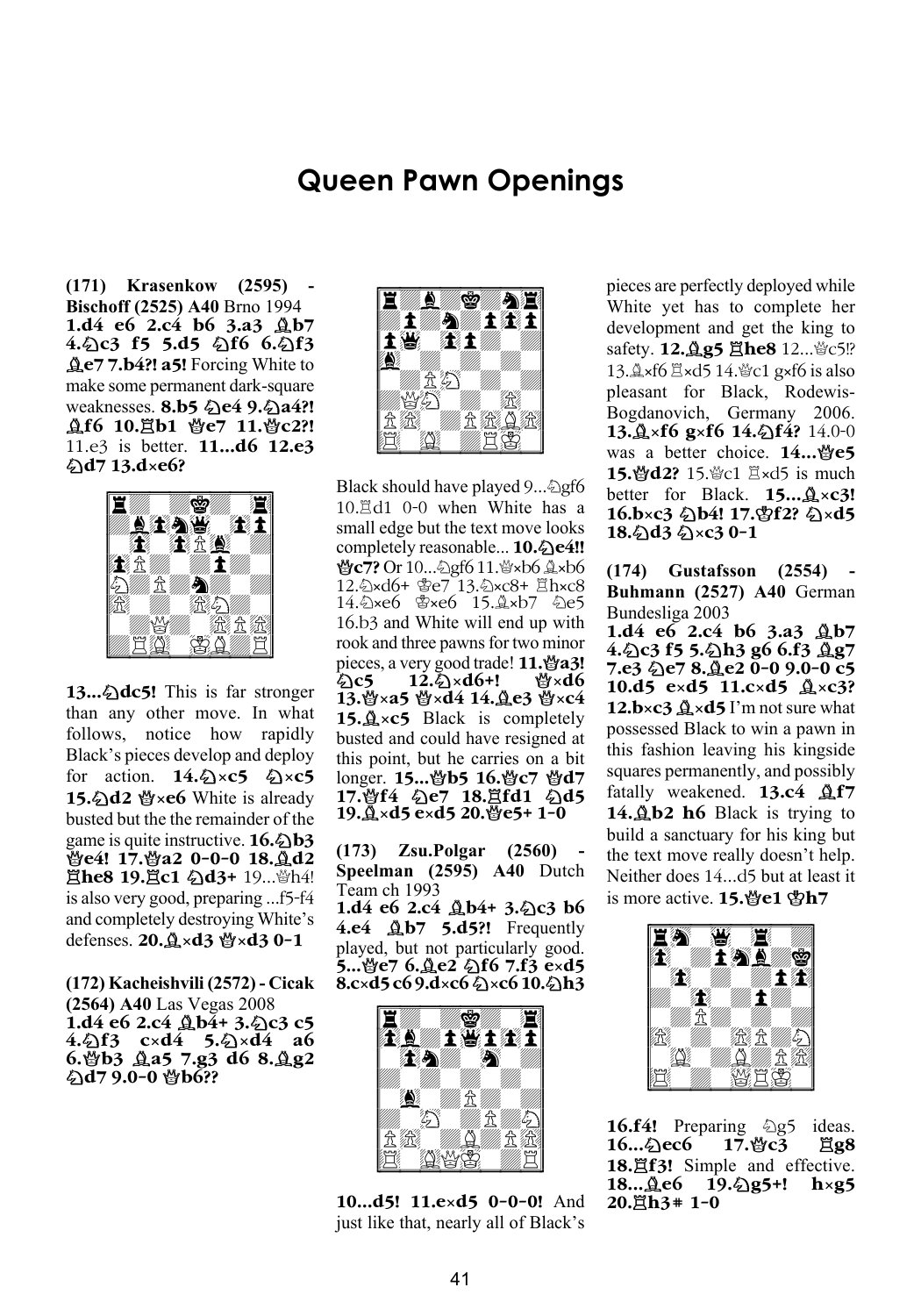**(175) Feller (2540) - Istratescu (2628) A40** Differdange 2008 **1.d4 e6 2.c4 b6 3.e4 Bb7 4.e5** Very unusual but also not particularly good. 4...d6 5. $\text{\textless}$ f3 **公d7 6.營a4 dxe5 7.dxe5 公e7 8.Be2 Bc6 9.Qc2 Ng6 10.0-0 Ndxe5 11.Rd1 Bd6 12.Nd4 Bb7 13.Nb5 0-0 14.f4??**



A catastrophic blunder. If White wanted to play something like this, he should have tried 14.5×d6 c×d6 15.f4 but Black is still better. After the text move, it is soon over... **14.... ①c5+! 15. ②h1 ③h4! 16.** $\Xi$ **f1** and White resigned at the same time. After 16... th3 17. Ad1  $\triangle$ h4, the show ends quickly. **0-1** 

**(176) Ruck (2535) - Markowski (2582) A40** Warsaw rapid 2005 1. \f3 c5 2.c4 g6 3.e4 \pm g7 **4.d4 Qb6 5.dxc5 Qxc5 6.Bd3 d6 7.h3 Nc6 8.0-0 Be6 9. Abd2 Af6** 9... @b6 10. Ee1 公f6 11.公f1 0-0 12.公e3 耳fc8 13.2d5 @d8 14.2g5 2d7 15.@d2 with a position somewhat akin to an Accelerated Dragon Maróczy Bind, Milov-C.Horvath, Bratto 2003. 10.2b3 曾b4 11.2d2 **Qa4 12.c5 Nd7 13.cxd6 exd6** 14.營e2 **A**xb2?!



Black would have served himself better by playing 14...a6 when the chances would have been about even. **15. b5!** 營a3 16. ab1! **Qxa2??** This is a truly terrible idea but his position is already pretty uncomfortable, e.g., 16...0-0 17.Bh6 Bg7?! 18.Bc1 Qb4 19.a3 營c3 20. b2 營xb3 21. axg7 and White is obviously better. **17. gc3! @xb1 18. gxb2! @a2 19.**心c1 1-0

**(177) Paciencia (2431) - Azmaiparashvili (2606) A41** Singapore 2007 1.d4 d6 2. $\text{\textdegreeled{13}}$  g6 3.c4  $\text{\textdegreeled{13}}$ 4.e4 <u>ቧg4</u> 5.<u>ቧ</u>e3 c5 6.⁄ac3 **Bxf3 7.gxf3 cxd4 8.Bxd4 公f6 9.營d2** White can also consider 9.h4 තිc6 10.இe3 ෂීa5 11. Cd 0-0 12. 曾d2 耳d8 13.b3 e6 14. b5 @xd2+ 15. axd2 when Black has a slightly more comfortable game, but nothing serious is yet going on, Pajkovic-Vojinovic, Novi Sad 2000. **9...Nc6 10.Be3 Ne5 11.Be2 曾c8 12.4d5 公×d5 13.c×d5 0-0 14.0-0? Qh3 15.Qd1? f5!** Further opening the already weakened white kingside. **16.exf5 Rxf5 17.f4 g5! 18.fxg5**



18... $\triangle$ f3+! Slightly more accurate (forces mate sooner) is<br>18... $\Xi \times g5+!$  19. $\Delta \times g5$   $\widehat{\Xi}5+!$  $18...$  $xg5+!$  $20.4 \times 13.4$  e5 with mate in a few moves. **19.**  $\×$  **f3**  $\×$  **e5** 0-1

**(178) Bagaturov (2495) - Ki.Georgiev (2660) A41** Biel izt 1993

**1.d4 d6 2.勾f3 负g4 3.e4 勾f6** 4. **Ad3 e6 5.0-0 Ae7 6. Ee1 c6** 7. bd2 d5 8.e5 \fd7 9.c3 c5

This is looking a lot like a French Defense in which the light-square bishop has escaped from behind the pawn chain. **10.** $\mathbf{a}4 \mathbf{a}4 \mathbf{h}5$ **11.c4** 第c6 **12.c**×**d5** 第b6 **13.曾b5 a6 14.曾b3 公xd5 15.dxc5**  $\triangle$ **xc5 16. e4?!** 



16.Be4!? **16...Bb4! 17.Bg5 Qd7 18.Red1??** White should have pulled the emergency break with 18.2d6+  $\&$  xd6 19.exd6 Bxf3 20.gxf3 Qxd6 although this is obviously better for Black. **18...Bxf3 19.gxf3 Nd4** And just like that, White's position falls apart. **20.**曾c4 公xf3+ 0-1

**(179) Huzman (2575) - Gofshtein (2525) A41** Beersheba 1994 **1.d4 d6 2.幻f3 鼻g4 3.c4 幻d7** 4.e4 e5 5.<u>A</u>e2 <u>A</u>e7 6. hc3 **A**xf3 7. Axf3 Ag5 As we have seen before, exchanging darksquare bishops is a typical strategy in this type of pawn structure. **8. gxg5 曾xg5 9.dxe5 @xe5 10.0-0 ④e7 11.鼻e2 ④d7** 12.4b5 *曾c5* 13.b4 *曾*b6 14.a4 \$f6??



14... fc6 is better. **15.a5! 替c6** 16. **gf3!** 窗d7 16... axc4 is met by 17.Be2. **17.e5! dxe5** 18.營×d7+ 图×d7 19.奠×b7 **Rab8 20.Rfd1+ Ke6 1-0**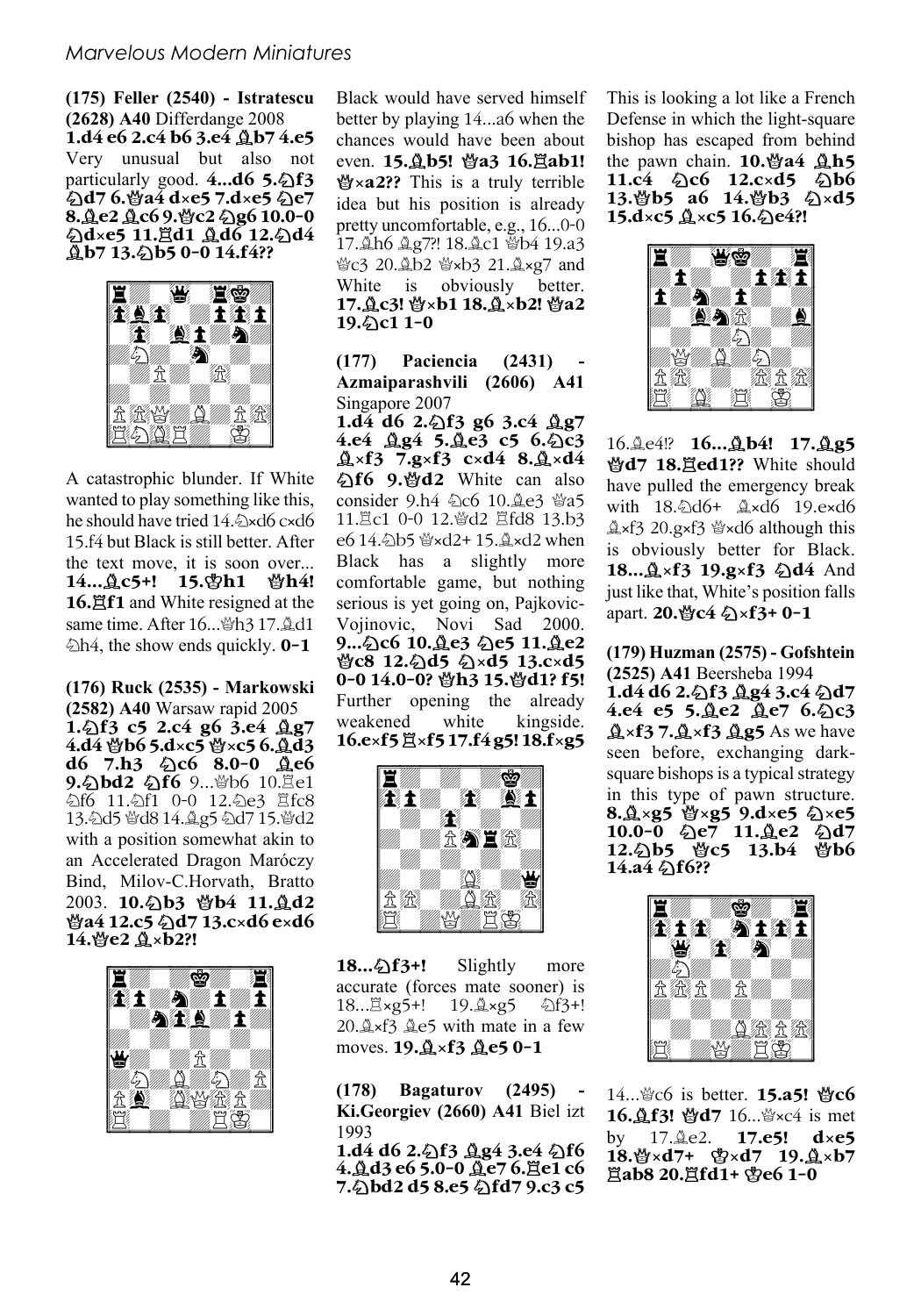**(180) Granda Zuniga (2610) - Bellon Lopez (2439) A41** Benidorm 2009

**1.g3 e5 2.Bg2 d6 3.c4 g6 4.d4 \_@g7 5.d×e5 d×e5 6.**sxd8+ *Ky***xd8 7. Qc3 c6 8.b3 \c7** 9.এb2 **公h6 10.**公f3 এg4?



Black should have played 10... $\Xi$ d8!? 11.0-0 f6 with a solid position. **11.** $\triangle \times$ **e5!**  $\triangle \times$ **e5?** Making matters much worse.  $11...$  $Re8$  was necessary. **12.Nb5+! Kb6 13.Bxe5 Re8 14.**  $Q$ **c7+ \$a6 15.**  $Q$ **c3**  $Q$ **d7?! 16.b4!** 公b6 17.h3  $\angle$  c8 18.c5 **f6 19.** $\mathbf{\&}$  **f1!** and Black resigned. **1-0**

**(181) I.Sokolov (2525) - Miles (2580) A41** Biel 1989 1.d4 d6 2. $\triangle$ f3  $\triangle$ g4 3.c4  $\triangle$ d7 **4.e4 e5 5.Be2 Be7 6.d5 Bxf3 7.Bxf3 Bg5 8.Nc3 a5 9.Bxg5 gxg5 10.0-0 മh6 11.**gb3  $\Sigma$ c5 12.��b5+ ��e7 13. $\Sigma$ a4 b6 14. $\triangle \times$ **c5?!** Now White starts to rush things while not really accomplishing anything. **14...bxc5 15.a3 営hb8 16.曾c6 曾d8 17.h4?!** Intended to give the king some "luft" before continuing the attack on the queenside. **17...** ig**d2** Placing the queen on a more active square. On 17... sxh4, White intended 18.b4. **18. 41** 



**18... ag8! 19. a4 af6!** The white queen is trapped, now Black needs to play  $\ldots \mathbb{Z}a7$  and  $\ldots \mathbb{Z}b6$  and the deal is done. **20.f4??**  $\Xi \times b2!0-1$ 

**(182) I.Sokolov (2650) - Van Kampen (2595) A41** Dutch ch (Amsterdam) 2013

**1.d4 d6 2.c4 e5 3.d5 a5 4. Qc3 Na6 5.e4 g6 6.Bd3 h5 7. ②ge2 h4 8.h3 鱼h6** Black wants to exchange dark-square bishops to claim control over the dark squares, something that will be a theme for this game. **9.f4 e**xf4 10. $\&$ xf4  $\&$ f6 11.0-0 **Nd7 12.Bc2 Nac5 13.Na4 曾e7 14.4×c5 4×c5 15.曾d4 曾e5 16.曾f2 曾e7** 



Black would have had good darksquare control to compensate for the missing pawn after 16...0-0 17.  $x + 4$   $\&g$ 7 and therefore jettisoning the h-pawn would have made a lot of sense. However, Black had overlooked White's strong continuation. **17.e5!** As a result of Black's lack of control of the central dark squares, his position rapidly crumbles. 17...d×e5 Or 17...0-0 18.2h5! and Black is lost. **18.d6! Qf6** 18... $c \times d6$  19. $\triangle d5$  is also a disaster. **19.營×c5 e×f4 20.負a4+ 1-0** 

**(183) Rapport (2720) - Danielsen (2488) A41** Reykjavik 2016 **1.d4 d6 2.Nc3 Nf6 3.Nf3 Bg4 4.e4 e6 5.h3 鱼h5 6.曾e2 c6 7.g4 Bg6 8.h4** White is grabbing space very aggressively. **8...h5** 9.g5 公fd7 10. ah3 營a5?! This is not a particularly good idea. Black intends to play  $\ldots$ \angles\$ to exchange queens. However, White

can easily sidestep this and the Black will, as we will see in the game, end up using a lot of time getting the queen back to safety. 11.d5 e5 12.<sub></sub> ad2 @a6 13. @f3 **ge7 14.4b3 曾b6 15.ge3 Qc7 16.0-0-0 a6 17.dxc6 bxc6 18. of 5 公b6 Black should have** tried something along the lines of 18...Bxf5 19.exf5 d5 20.g6 fxg6 21.f×g6 \$f6 22.\$a4 although White has a comfortable plus. **19.營h3 公8d7** 



**20. axb6!** After 20... 2xb6 21. $\&$ ×g6 f×g6 22. $\&$ e6, Black is busted. **1-0**

**(184) Korchnoi (2633) - Solak (2501) A42** Basel 2002 **1.d4 g6 2.c4**  $\&$  **g7 3.** $\&$ **c3 d6 4.e4 e5 5.Nf3 Nc6 6.Bg5 f6 7.Be3 Nh6 8.dxe5 Nxe5 9. e2 公hg4 10. ed4 c5?!** It

would have been safer and better to play  $10...0-0$   $11.0-0$   $\Xi$ e8 when Black is more or less fine. **11.**  $\& \times$ **e5 f** $\times$ **e5 12. 曾d3 公f6** 13.0-0-0 曾e7 14. 曾e3 曾a5?



My computer suggests  $14...\text{\textdegreeled{2}}q4$ 15.@g5+ Af6 16.2d5+ @f7 17. d2 as a safer alternative. 15. Exd6!! 幻g4 Or 15... axd6 16.曾d2+ 雷e6 (16... 雷e7 17.2d5+) 17.2g5+ \$e7 18.2d5+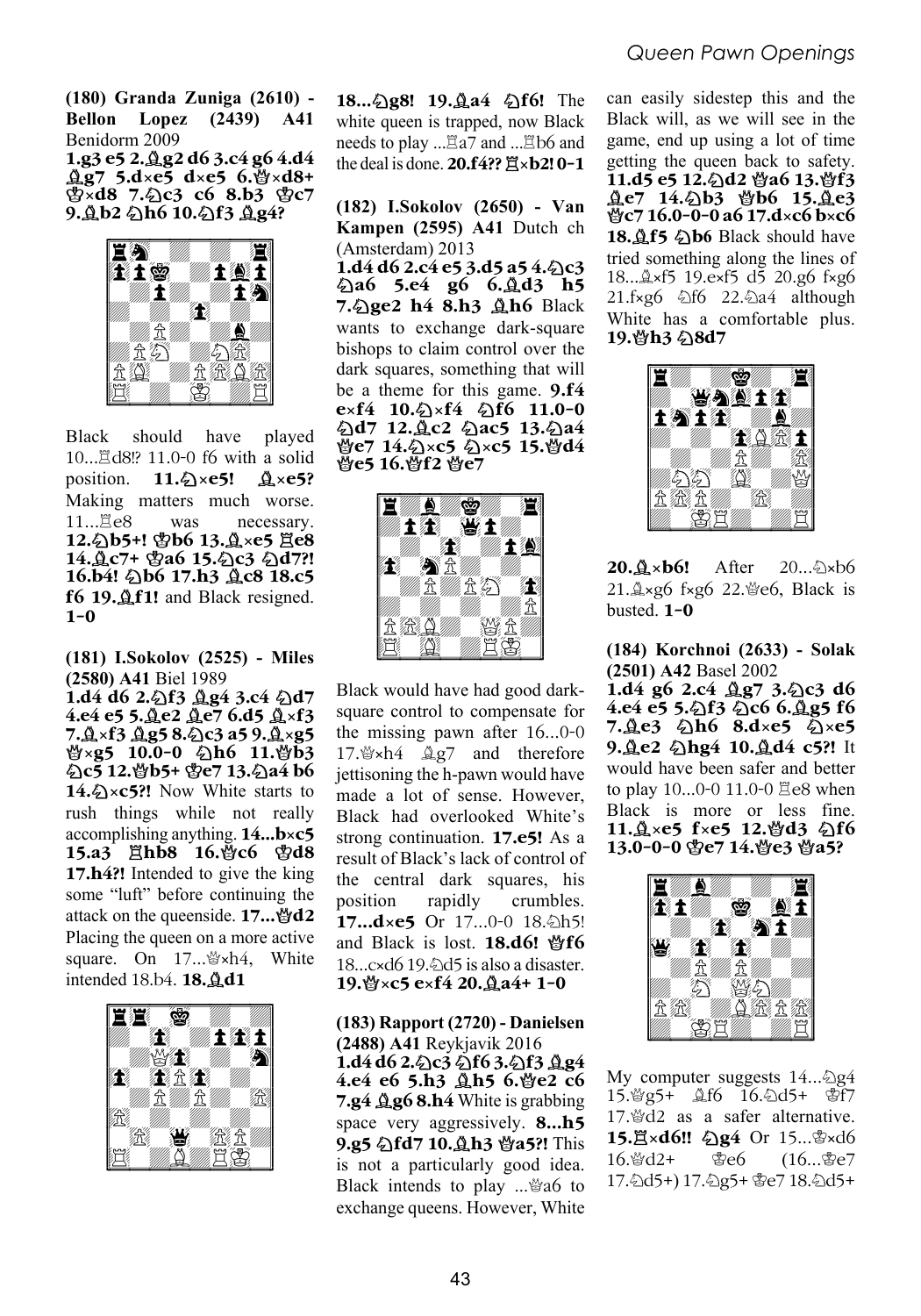and Black's queen falls. **16.Qg5+ Kxd6 17.Qd2+ Ke6 18.Ng5+ Kf6 19.Nd5# 1-0**

**(185) Hernandez Carmenates (2573) - Almeida Quintana (2524) A42** Cuban ch (Ciego de Avila) 2010 **1.d4 g6 2.** St3  $\triangle$  g7 3. e4 d6 **4.c4 Bg4 5.Nc3 Bxf3 6.gxf3**  $\&$ c6 7. $\&$ e3 e5 8.d5  $\&$ d4 **9.Nb5 c5 10.dxc6 bxc6 11.公×d4 e×d4 12.⊥×d4 替a5+** 13. ge2 公f6



Can White win a pawn with 14. **A**xf6? **14. Axf6?!** 14. Ac3 曾c7 15.Qd2 is perfectly playable for White. 14...  $x + 6$  15.  $x \times 16$ ? **Ed8 16.**gxc6+ White has won two pawns but his king is completely exposed and without any defenders. I'm not sure what possessed White, a strong grandmaster, to enter this line that is obviously hazardous for White. **16...**\frac{B 17.f4  $\& \& \times b2$ **18. html** 曾c3 0-1

**(186) Speelman (2594) - Norwood (2455) A42** 4NCL (Birmingham) 2001

1.d4 g6 2.c4  $\&$ g7 3. $\&$ f3 d6 **4.Nc3 Nd7 5.e4 e5 6.Be2 Ne7 7.0-0 0-0 8.Be3 h6 9.Qc2!? f5 10.dxe5 f4 11.exd6** f×e3 12.d×e7 e×f2+ 13. xf2 **曾×e7 14.公d5 曾d8?** Black should have opted for  $14...$  od6 15. af1 when White is clearly better. **15.e5! c6?**



**16.**&**xg6!** At the cost of a piece, Black's king gets evicted from his safe haven. **16...cxd5?** It would have been relatively best to play 16...2×e5 17.2×e5 且×f2 18. \$xf2 cxd5 but even so, White wins after 19. f7+ \$h8 20. 20 = \$h7 21.Nf4 Kh8 22.Rd1. **17.Bd3! 置f4 18.營h7+ 零f8 19.公d4! 1-0** 

**(187) Solak (2568) - L.Vajda (2564) A42** Romanian Team ch (Predeal) 2007

**1.e4 g6 2.d4 Bg7 3.c4 d6 4.Nc3 Nd7 5.Nf3 e5 6.g3 Ne7 7.Bg2 0-0 8.0-0 exd4**  $9.4 \times d4$   $\overline{4}$ e5 10.b3  $4$ 7c6 **11.** $\triangle$  × **c6**  $\triangle$  × **c6** I don't like this move even though it is perfectly reasonable. However, it is too passive; Black will find it difficult to generate counterplay. The more dynamic move is 11...bxc6, for instance, 12. gb2 骂b8 13. gc2 c5 14.2e2 Ee8 15.f4 2c6 16.2xg7  $\frac{1}{2} \times 97$  17.  $\frac{1}{2} b2 + 16$  18.e5  $\frac{1}{2} b7$ 19.exf6+ @xf6 20.@xf6+ @xf6 with chances for both sides in the endgame, Jobava-Belkhodja, Dubai 2002. **12. Åb2** Åe6 13.營d2 @d4 14.買ae1 <u>A</u>h3?



This looks tempting, getting a piece exchange by using a little tactics:  $15.\& \times h3$ ??  $\& 53+$ , winning White's queen. However, the move also has its problems. Instead 14...c6 15.f4 罩e8 16. f2 would only be a little better for White. **15.** $\oint$ **d5!** Now Black is immediately in trouble. The knight on d4 is hanging and Black must address this, but the dark squares

will become the next problem and this is Black had failed to take into account when playing his 14th move. **15...**  $\×$ **22 16.** $\×$ **22 4) e6 17.f4** 17.  $\frac{8}{5}$ xg7  $\frac{2}{5}$ xg7 18.e5 dxe5 19. ke5 c6 20. e7+ \\\ eh8  $21.$ \\\eldoth{bmf{bmf{c}}} \testing 0.1.\eldoth{bmf{c}}} \testing 0.1.\eldoth{bmf{c}}} \testing 0.1.\eldoth{bmf{c}}} White, but the text move creates a massive advantage in space.  $17...$  $Q$ **c5??** Black plays as if unaware that bad things are going on at the board. He had to pull the emergency brake with 17...c6, e.g., 18. xg7 2xg7 (or 18... \$xg7 19.2e3) 19.2e3 2e8 with a terribly passive position for Black, but at least he is alive.  $18.2 \times 97$ **Kxg7 19.Qc3+ f6 20.e5** And White crashes through in the center on the long diagonal aiming at Black's king. In fact, this is completely decisive. **1-0**

**(188) Illescas Cordoba (2625) - Piket (2590) A42** Biel izt 1993 **1.Nf3 d6 2.d4 g6 3.c4 Bg7 4.e4 e5 5.**@c3 e×d4 6.@×d4 **Nc6 7.Be3 Nge7 8.h4 f5** 9.e×f5 **②×f5** 10.②×f5 <u>③</u>×f5 **11. ge2 曾d7 12.曾d2 0-0-0 13.0-0**  $\ddot{\text{g}}$ **de8 14. ac1**  $\ddot{\text{g}}$ **g4 15.** $\oint d5$ **?!** 15. $\oint d1$  was best. 15...  $\Delta \times 2$  16.  $\frac{M}{2} \times 2$  只e4! 17.c5 **d×c5 18. xc5**  $\triangleleft$  **d4** Taking advantage of the pin. **19.**Md3??



It was necessary to play  $19.$   $C2$ **Exh4 20. xd4 Exd4 21. @c3 Ed8** when Black has an extra pawn. **19...** $\Xi \times$ e3! 0-1

**(189) Vallejo Pons (2676) - Lostuzzi (2406) A43** Italian Team ch (Palermo) 2007 **1.Nf3 Nf6 2.d4 c5 3.d5 b5 4. a.g5 d6 5.e4 \$**  $\times$  **e4 5...a6 is**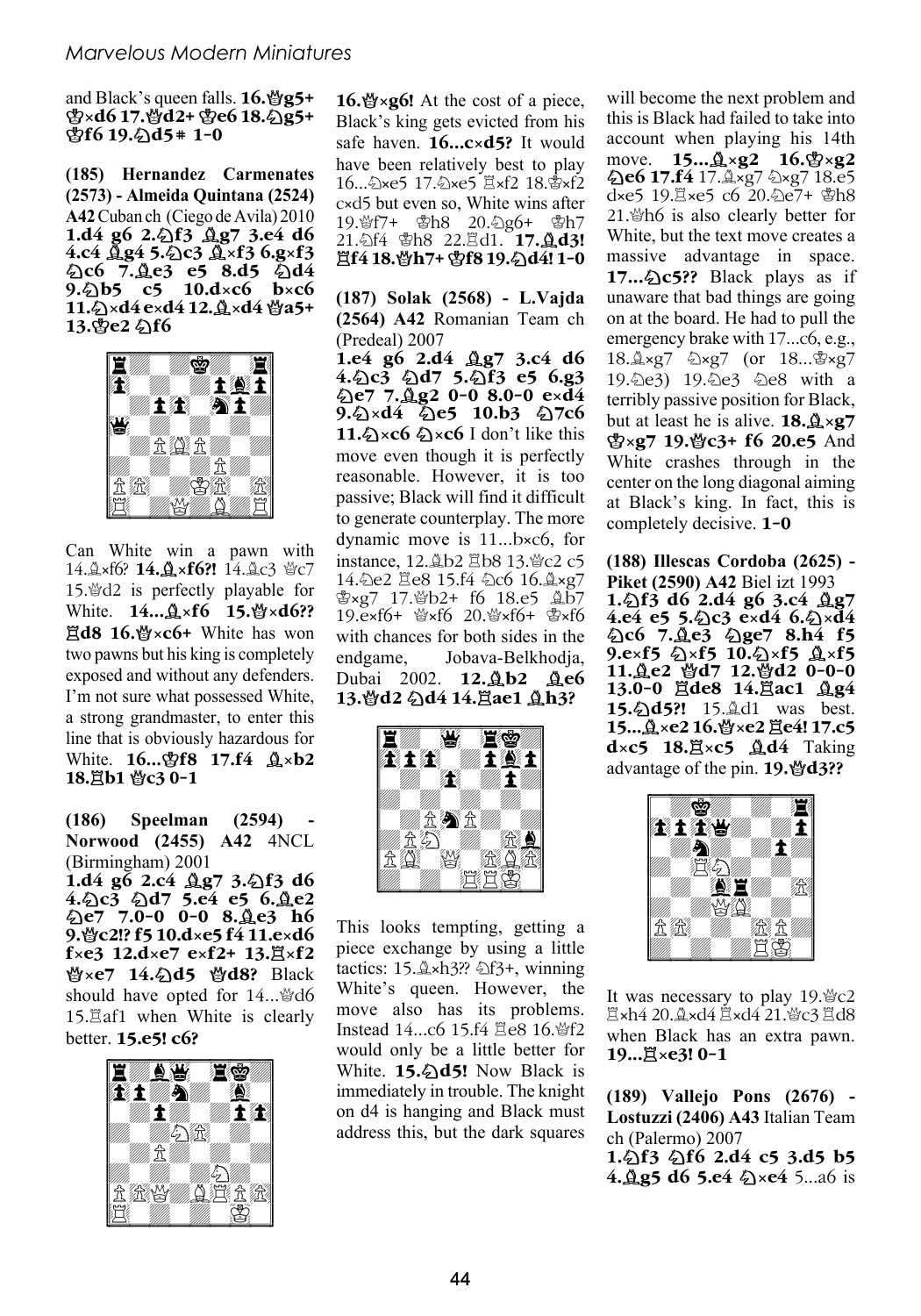more commonly played. **6.**  $\Delta \times b$ **5+**  $\Delta$ **d7 7.**  $\Delta$ **d3**  $\Delta$ **f6 8.0-0 g6?**



This is definitely wrong, but even<br>the computer's preference. the computer's 8... $\triangle \times d$ 5 9.  $\triangle \angle e4$   $\triangle c7$  10.  $\triangle \times a8$  $\triangle$ ×a8 11. Le1, doesn't fill Black with hope. **9.** $\×$ **f6!** ex**f6 10.***y*d2! The point behind this move is that after  $11.\Xi e1 + \angle e7$ , White will play 12.\httpsh6, which is why Black starts an artificial looking plan, but essentially he is out of good options. **10...h6** 11.Ee1+ **Qe7 12.**Qa3 \f8<br>13.Ee3 f5 14.Qc4 **Qf6**  $13.\overline{R}$ e3 f5 **15.** $\triangle \times$ **d6**  $\triangle \times$ **b2?** Only making matters worse, but in bad positions there are no good moves. 16. ae1 窗f6 17. **Qe8** 窗b6 **18.Bc4! g5 19.d6! 1-0**

**(190) Fridman (2661) - A.Vajda (2451) A43** Romanian Team ch (Eforie Nord) 2009 **1.d4 公f6 2.公f3 c5 3.d5 b5 4.Bg5 d6 5.e4 Nxe4 6.Bxb5+ Bd7 7.Bd3 Nf6 8.0-0 g6 9.Bxf6 exf6 10.Qd2 h6**



Thus far the same as our previous main game. **11.b4!?** Or 11. e3+ এe7 12.2bd2 \$f8 13.kfe1 f5 14. Le2 真f6 15. 曾f4 曾c7 16. 公c4 with a large advantage for White.<br>11... $\mathbf{\hat{Q}g7}$  12.b×c5 d×c5 **11...** $\mathbf{\mathfrak{g}}$ g7

13. Ee1+ \$f8 14. se3 se8 Also 14...f5 15.2e5 \$g8 16.2a3  $2a4$  17. $\Xi$ ad1 leaves Black utterly busted. **15.** bd2 \gg8 16. Aab1 **\\$h7 17.\rg\$\&&&&&&&&&&{\\$P\$\\$** 

**(191) Dautov (2625) - Telljohann (2410) A43** German ch (Bremen) 1998

**1.d4 分f6 2.分f3 c5 3.d5 c4?** This is an invention of the German FIDE-Master Stefan Bücker. It is called "Habichd." in German it means something along the lines of "I've got you." The idea is to follow up with  $4...$   $25+$ , and when White answers  $5.\&c3$ , then Black has 5...b5. As we will see, it doesn't quite work out so well for Black in this game. **4.e4!** With this move, the nature of the Black's planned game changes entirely.  $4...6 \times 64$  5.  $4 \times 64$  g6 6.  $6 \times 3!$ ? **Af6** On 6... 2×c3, White doesn't recapture, but rather plays 7. d4  $Zg8 \ 8.$   $\&xc3$  with an obvious advantage. **7.d6 e6?**



Black can't play 7...exd6?? as he is pretty much lost after 8.0-0. It appears that 7... <u>@g</u>7 8.<sup>6</sup>b5 \$a6 9.Bf4 is Black's best option, in which case we must conclude that Black's opening is a bust. **8.** $\triangle$ **b5! Na6 9.Bf4! b6?** This only makes matters worse. Instead 9... @b6 10. @e2 Ag7 11.0-0 0-0 12.c3 would only have been poor to look at. **10. ge5! gb7 11.曾d4** Or 11.①c7+ ②xc7  $12.\text{d} \times \text{c}$  \gerallective 13.0-0 and White is winning. **11...**  $\mathbf{\hat{Q}}$ **g**7 **12.**  $\mathbf{\hat{Q}}$ **c**7+ **幻×c7 13.d×c7 營e7 14.負d6 公h5 15.曾d3 曾f6 16. a6! 營×b2 17.奠×b7! 1-0** 

**(192) Stocek (2470) - T.Tolnai (2560) A43** Budapest 1998 **1.d4 e6 2.c4 c5 3.d5 exd5 4.cxd5 d6 5.Nc3 g6 6.e4 Bg7 7.Bd3 a6 8.a4 Qe7 9.h3 f5?!**



Very sharp and also not very good. Black had probably missed White's strong answer. Instead, 9...Nd7 10.Nf3 Ngf6 11.Bf4 0-0 12.0-0 would have been playable if somewhat better for White, having transposed into the Modern Variation of the Modern Benoni in which Black has chosen somewhat passive set-up. 10. $\oint$ **f3!** f×e4 Note that Black does not win a win piece after  $10...\&xc3+11.bxc3$  fxe4 because of 12.0-0! 幻f6 (12...exd3?? 13.<sup>E</sup>e1) 13.Ee1 **Af5** 14.Ah6 **△bd7** 15.營b3 with a strong initiative for White. **11.** $\oint \times e^4$ **公f6 12.0-0 公×e4 13. e1 0-0 14. xe4** 14. xe4!? **14... 曾f7 15.鱼g5** 15.曾e1! **15...鱼×b2?? 16. [c7 曾×d5 17.曾c2! 1-0** 

**(193) Sutorikhin (2405) - Afek (2510) A44** Kecskemet 1991 **1.d4 g6 2.e4**  $\triangle$  **g7 3.** $\triangle$  **c3 c5 4.d5 d6 5.Nf3 e5 6.dxe6 Bxe6 7.Bf4 Qa5 8.Bb5+ Nc6 9.0-0** 9. $\&xc6+bxc6$  10.0-0 is clearly better for White. **9...** $\triangle$ **ge**7 **10.Bxd6 0-0-0 11.e5?** 11.a4!? **11... @g4?** 11... 2xe5! is simply better for Black. 12. e2 a6 **13. Ac4** 13. Axc6! Axc6 14. 曾c4  $\Delta x$ f3 15.\rightaref{7! is definitely better for White. **13...** $\oint$ **f5** 14. $\oint$ **xf7**  $\triangle \times$ d6 15.e×d6  $\triangle$ d4 16. $\triangle$ e4  $\Delta x$ **f3 17.g×f3**  $\Xi$ **hf8 18.** $\Delta d$ **5!? Kb8??**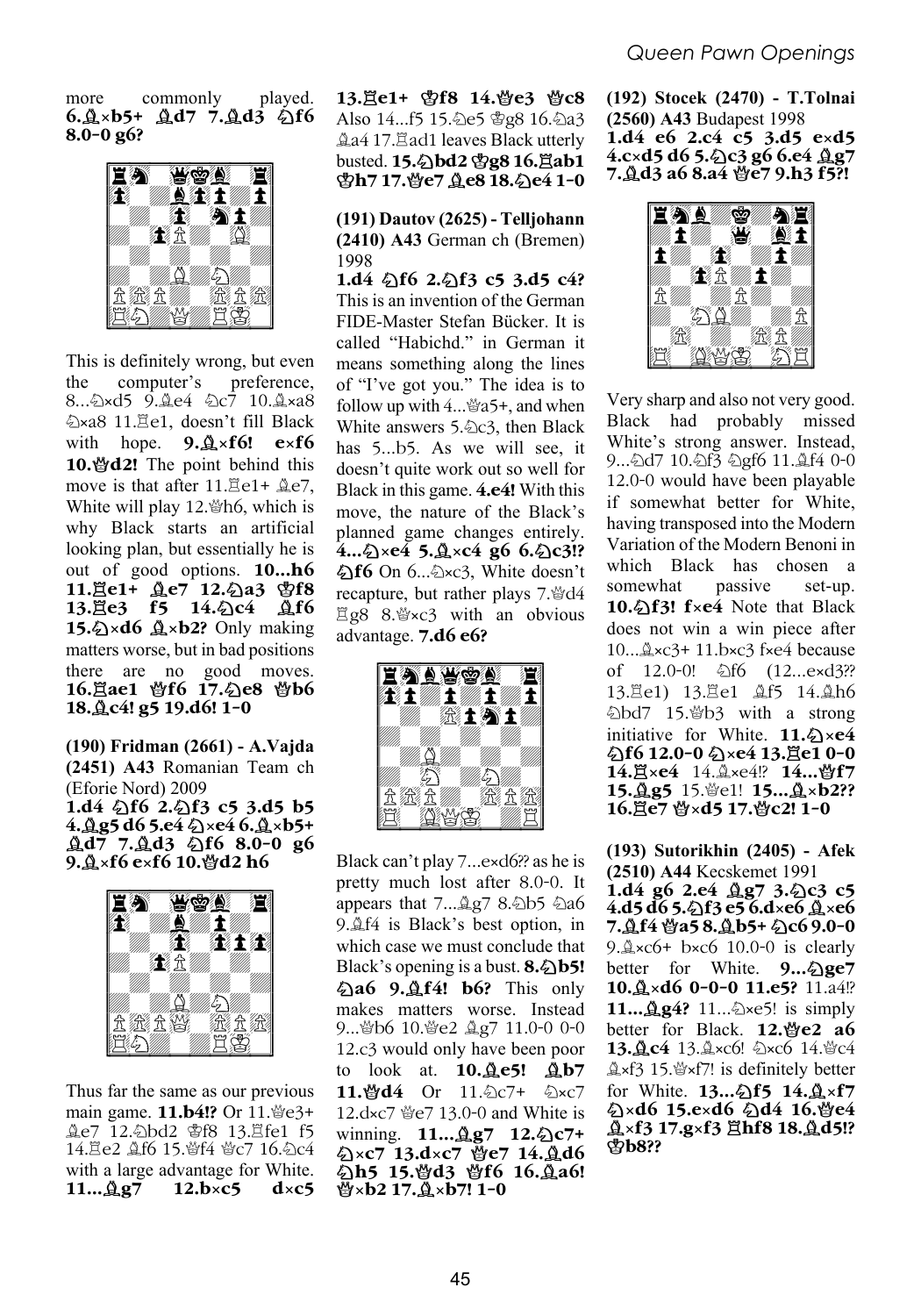

 $18...$   $\&$  b6 would have left Black with the better chances. **19.**曾e7! 1-0

**(194) Colovic (2433) - Abergel (2451) A44** French Team ch (Belfort) 2012

**1.d4 c5 2.d5 e5 3.e4 d6 4.Bb5+ Nd7 5.a4 a6 6.Bd3 Be7 7.Nf3 h6 8.Nc3 Bg5 9.0-0 營f6 10.公d2 公e7** 11.曾f3 曾g6 12.4c4 宫b8 **13.a5 幻f8** 



13... Axc1 14. Axc1 would have been a better option for Black, although White has a clear<br>advantage. **14.** advantage. advantage. **14. g3!** 窗f6 14... $\& x c1$  15. $\& ax c1$  also loses for Black because his problems with keeping the d-pawn protected. **15.f4!** Now Black's clumsy set-up in the center becomes a problem. 15...e×f4 Or 15... th4 16. @e3 exf4 17. oxf4. **16. oxf4 @xf4 17. xf4 曾g6 18. gf2** Next up is e4-e5. Black resigned. **1-0**

**(195) Kadimova (2372) - Vanderwaeren (2346) A44** Belgian Team ch 2001

**1.d4 e6 2.c4 c5 3.d5 d6 4.e4 g6 5.Nc3 Bg7 6.Bf4 e5 7.Be3 h5** Another idea, and the main line, is 7...@e7 8.h4 f5 9.h5 (or 9.@g5 h6 10. ez \ \ \ \ \ \ \ \ \ \ \ \ \ \ c7 11.h5 g5 12.exf5 **A**xf5 with a good game for Black, Lagno-Riazantsev, Moscow 2015) 9...f4 10. $\&$ d2 0-0 11.g4 a6 12.a3 **公d7 13.g5 骂f7 14.h6 鼻f8 was** played in Nadanian-Haik, Cannes 1997, and now 15. hf3 2b6 16.a4 Bd7 17.a5 would leave White with an obvious advantage. **8.**\d2 **Ah6** Once more, we see the idea to exchange the dark-square bishops. 9. **gd3** gxe3 10. gxe3  $\&$ f6 11.a3  $\&$ bd7 12. $\&$ f3 h4 **13.0-0 Nh5 14.Be2 Nf4 15.g3**  $\triangle$ h3+ 16.\$g2  $\triangle$ f6 17. $\triangle \times$ h4  $\Delta$ g4 18.Uf3



**18...心f4+! 19. \$g1?** White's best option is 19.\\timeshimarkh1, although then Black naturally plays 19...g5!, e.g., 20. dd1 2h5 21. 2f5 Axf5 22. xf5 \e3! and Black wins the exchange. **19...g5** And here White resigned! Therefore, let's take a closer look. After 19...g5, 20.gxf4 gxf4 (this is much stronger than 20... $\Sigma \times h4$  21.f $\times e5$  2 $\times h2$  and 22. f6 [both 22. 管e3 国h3! and 22. d3 Eh3! win for Black] 22...營×f6 23.e×f6 公×f1 24. $\mathbb{Z}$ ×f1  $\triangle$ d7 25.f3 0-0-0 with only a clear advantage for Black) 21. hf5  $\triangle xh2$ 22. g2  $\&x5$  23. exf5 \frac{3d7!} and the black king escapes to the queenside while White's king can't do anything similar, e.g., 24.f6 @g8! 25.De4 f3 26.@g7 Eh7 and Black is winning. **0-1**

**(196) Bruzon Batista (2669) - Jobava (2637) A45** Havana 2005 1.d4 \f6 2. \cappy 2. \cappy 1.d4 \text{ 1.\cappy 1.\cappy 1.\cappy 1.\cappy 1.\cappy 1.\cappy 1.\cappy 1.\cappy 1.\cappy 1.\cappy 1.\cappy 1.\cappy 1.\cappy 1.\cappy 1.\cappy 1.\cappy 1.\cappy 1.\cappy 1.\cappy 1.\cappy 1 **d5 4.e3 c5 5. Ad3 2 c6 6. A x e4 dxe4 7. ①e2 cxd4 8.exd4 <u>Ag</u>4** 9.h3  $\& \times$ e2 10. g×e2 曾×d4 Untested, but possibly better is

10... Axd4 11. @xe4 @b6 12. Ad2 Qe6 and White will end up with a lead in development, but that is a minor inconvenience compared to the game continuation.  $11.\text{\textdegree$\triangleq$}$ **e5** 12. **ge3** 曾b4 13.0-0-0 **Qe7?** Also 13...f5 14. Ed5 曾e7 15.g4 මීe6 16.g×f5 මී×f5 17.මීb5 and Black is obviously in deep trouble, or 13... a5 14. g4 曾c7 15. Yxe4 Yc8 16.f4 Qe7 17. 2d5 0-0 18. $\forall x \in 5$  with a clear advantage for White, Vitiugov-Salem, Dubai 2014. **14.Qg4** An even stronger option is  $14.\overline{2}d5!$ , for instance,  $14...\text{\textdegreeled{d}}4$   $15.\textdegreeled{g}4$  $\triangle$ e6 16. $\triangle$ b5 and White is winning. **14...** \$f8 15. ad5 \$a5 16.4×e7 4×e7 17.曾d7 **Ec8** 



**18. oc5! 買e8 19. 買d5! Black** resigned as after 19. $\Xi$ d5 f6, White ends up with an extra rook after 20. xe7+  $\Xi$ xe7 21. @xe7+ @xe7 22.Rxa5. **1-0**

**(197) Vallejo Pons (2666) - Svidler (2733) A45** Leon 2004 1.d4 \f6 2.\g5 \fe4 3.\gf4 c5 **4.d5 Qb6 5.Bc1 e6 6.f3 Qa5+ 7.c3 Nf6 8.e4 d6 9.Bg5?!** 9.Bd2 is the main line and a considerably better option. **9...**  $\underline{\mathbb{Q}}$ **e7** 10.  $\underline{\mathbb{Q}}$ **c4?! b5** 11. <u>A</u>e2 0-0 12.  $\sqrt{2}$ a3 a6 **13.d×e6**  $\triangle$ **×e6** At first glance, this may not look particularly bad for White, but he is struggling with poorly coordinated piece and will have issues getting the rest of his pieces into play. **14.** $\oint h3$  Not pretty, but a consequence of his poor development. **14...Bxh3 15.gxh3 公c6 16. g1 買fe8 17.**  $\&arrow$  **xf6** Pawn hunting is typically not advisable when you're behind in development or your king is stuck in the center or both. Therefore,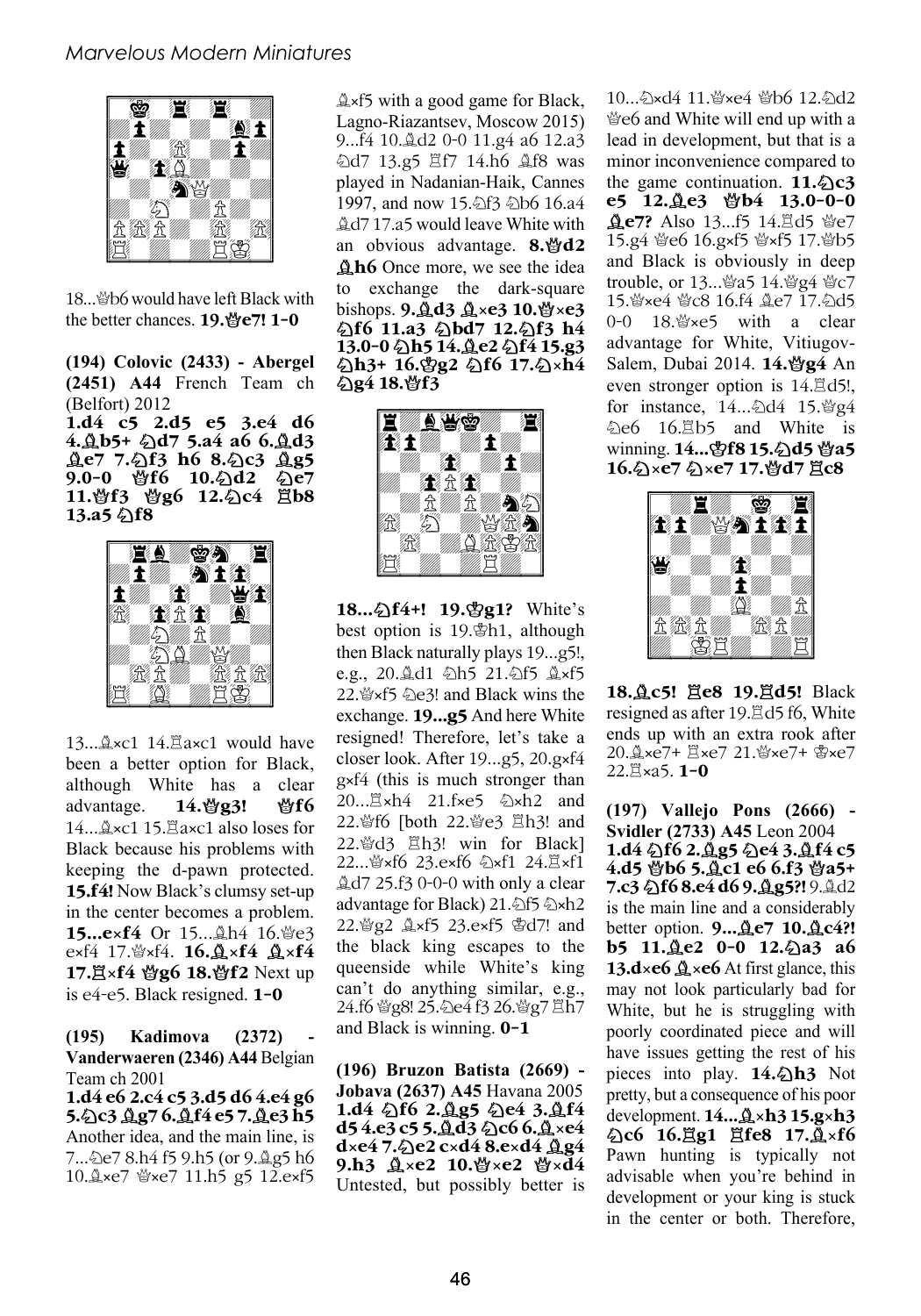$17.\&c2$  would have been best although 17...d5! is quite unpleasant for White. **17...**  $\Delta \times$ **f6 18.**  $\mathcal{C} \times \mathcal{A}$ 6?



**18...**  $\Xi$ **e6!** 18... $\Delta d4!$  is, in fact, even stronger, but the text move more than does the job. **19.Qg3?** Also the better option 19. $\&$ d2 is a disaster, for instance, 19... $\Xi$ d8 20. fc1 皆c7 21. 且g2 它e5 and White is looking at a positional ruin, as next

**(198) Miladinovic (2604) - Gozzoli (2510) A45** Nancy 2008 1.d4  $\angle$ f6 2. $\angle$ g5  $\angle$ e4 3. $\angle$ f4 **c5 4.f3 @a5+ 5.c3 @f6 6.d5 Qb6 7.e4 Qxb2** These pawn hunting expeditions can be rewarding if Black gets away with it. But anyone who pays attention in this book – or in any of my other miniature books – will know that a pawn hunter very frequently gets punished. **8.**2d2 營×c3 9. . c7!? This looks a little odd but has been played many times. Its aim is to take the a5 retreat square away from Black's queen. **9...d6 10. b1 曾e3+ 11. 公e2 公a6 12.**①c4 *N*b6 13.①a5 g5 14.2g3 g4



**15. Exb7**  $\Delta x$ **b7??** A bad blunder. He should have tried 15.... g7 for instance 16. d2 營h4 17. 營a4+ 包d7 18.營×a6 (18.營c6 鼻×b7 19. xb7 回b8 20. xa6 gxf3 is messy and unclear) 18...0-0 19. $\triangle$ e3 and White has the somewhat better chances. **16.幻f5!** After 16.幻f5 營g6 17. loxd6+! exd6 18. \$b5+ It is game over for Black who will get mated by force. **1-0**

**(199) V.Georgiev (2535) - Al.Fedorov (2614) A45** Turin ol 2006

**1.d4 Nf6 2.Bg5 Ne4 3.Bf4 c5 4.f3 Nf6 5.d5 Nh5 6.Bg5 h6 7. e3 e5 8.d6?** 8. **f**2 d6 9.c4 is about even. **8...**\b**6** 9.��c3 <u>Å</u>×d6 10.៉&d2 ��f6 11.0-0-0 <u>Q</u>e7 12. Qf2?



White intends to play e2-e4 with a positional clamp, hoping to claim adequate compensation. **12...d5!** Clamp denied! But, more than that, White is close to losing after this move. **13.**@×**d5** &**xd5** 14.@×**d5 Ae6 15.曾e4 公c6 16.a3 曾a6?!** 16...0-0! is likely even better. **17.e3 c4 18.** $\Xi$ **d5?** Overly optimistic – and quite bad. **18...f5! 19.**&xc4  $\& \times$ d5 0-1

**(200) K.U.Mueller (2465) - Rodriguez Gonzales (2390) A45** Halle 1974 **1.d4 公f6 2.公c3 c5 3.dxc5 Qa5 4.Nf3 e6 5.Bd2 Bxc5 6.e3 營d8 7.鼻d3 d5 8.0-0**  $\&$ c6 9.e4 d×e4 10. $\&$ ×e4  $\&$ e7 **11. e2 0-0 12. Ead1** It is time for Black to decide what to do with the queen. **12...** *N***b6** 13. 月fe1

13.b4!? is also interesting, but White dangles the poisoned bpawn in front of Black's nose.<br>13...  $\mathcal{L}$  xb2? 14. $\mathcal{L}$ c3  $\mathcal{L}$  a3 **13...**幽×b2? **15.Nxf6+ gxf6**



**16.** $\sum_{i=1}^{n}$ **g5!** All of a sudden, the White attack is at full force, in fact mate is unavoidable. **16...h6** 17. 曾h5 曾g7 18. 岂e3 曾c5 **19.Bxf6+ 1-0**

**(201) Sedlak (2576) - Grigorov (2465) A45** Kavala 2008 **1.d4 Nf6 2.Bg5 e6 3.e3 h6 4.Bxf6 Qxf6 5.f4 d6 6.Nf3 Nc6 7.Nbd2 e5 8.fxe5 dxe5 9.Bc4 exd4 10.0-0 Bf5 11.e×d4 0-0-0 12.c3**  $\triangle$ **d6 13.Kh1 Rhe8 14.Bb5 Bf4 15.曾a4 a6 16.** $\Delta \times$ **a6?** Very optimistic and unfortunately not very good. Instead, 16. $\&\times$ c6  $\&\times$ c6  $17.$  $\%$ xc6 bxc6  $18.2$ h4  $\&$ xd2 19. $\&$  xf5 would have left the chances close to even. **16...bxa6 17.d5?!**



It would have been better for White to play  $17.$   $\&$  × a $6+$  although Black is nevertheless better after 17... Bb8 18. 2b3 2c8 19. gb5+ \$ිa8 20.මීa4+ ඩිa7 21.ඩිe5 g5 and White doesn't have quite enough for the piece. The text move wins the piece back, but at a rather steep